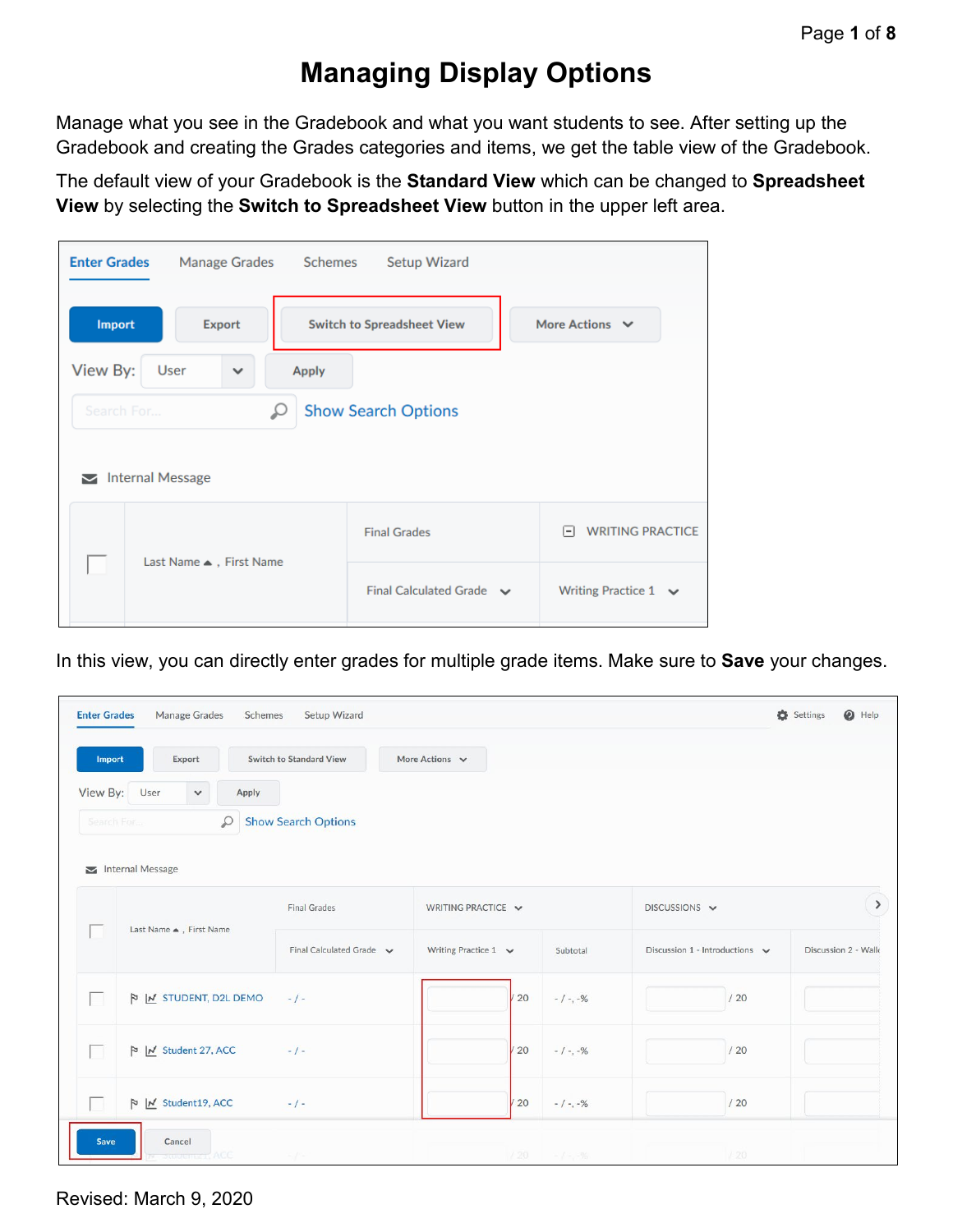You can change which grade items appear in your view of the grade book using **Hide/Show Columns**. On the **Enter Grades** page, select the **More Actions** menu, then select **Hide/Show Columns**.

| <b>Enter Grades</b> |      | Manage Grades | Schemes | Setup Wizard                   |                          |
|---------------------|------|---------------|---------|--------------------------------|--------------------------|
| <b>Import</b>       |      | <b>Export</b> |         | <b>Switch to Standard View</b> | More Actions $\vee$      |
| View By:            | User | $\checkmark$  | Apply   |                                | <b>Hide/Show Columns</b> |
| Search For          |      |               |         | <b>Show Search Options</b>     | Event Log                |

Select the grade items you want to appear in your grade book.

#### Select **Save**.

|                          | <b>Hide/Show Columns</b>                             |         | $\times$ |
|--------------------------|------------------------------------------------------|---------|----------|
|                          | Choose grade items to display                        |         |          |
| More                     |                                                      |         |          |
|                          | Grade Item                                           | Type    |          |
| $\overline{\phantom{a}}$ | <b>WRITING PRACTICE</b>                              |         |          |
|                          | $\overline{\mathbf{v}}$<br><b>Writing Practice 1</b> | Numeric |          |
|                          | Subtotal<br>▽                                        |         |          |
| п                        | <b>DISCUSSIONS</b>                                   |         |          |
|                          | ⊽<br>Discussion 1 - Introductions                    | Numeric |          |
|                          | ⊽<br>Discussion 2 - Wallow in Complexity             | Numeric |          |
|                          | Discussion 3 - The Rhetoric of Clothing<br>⊽         | Numeric | ٧        |
| <b>Save</b>              | Cancel                                               |         | h.       |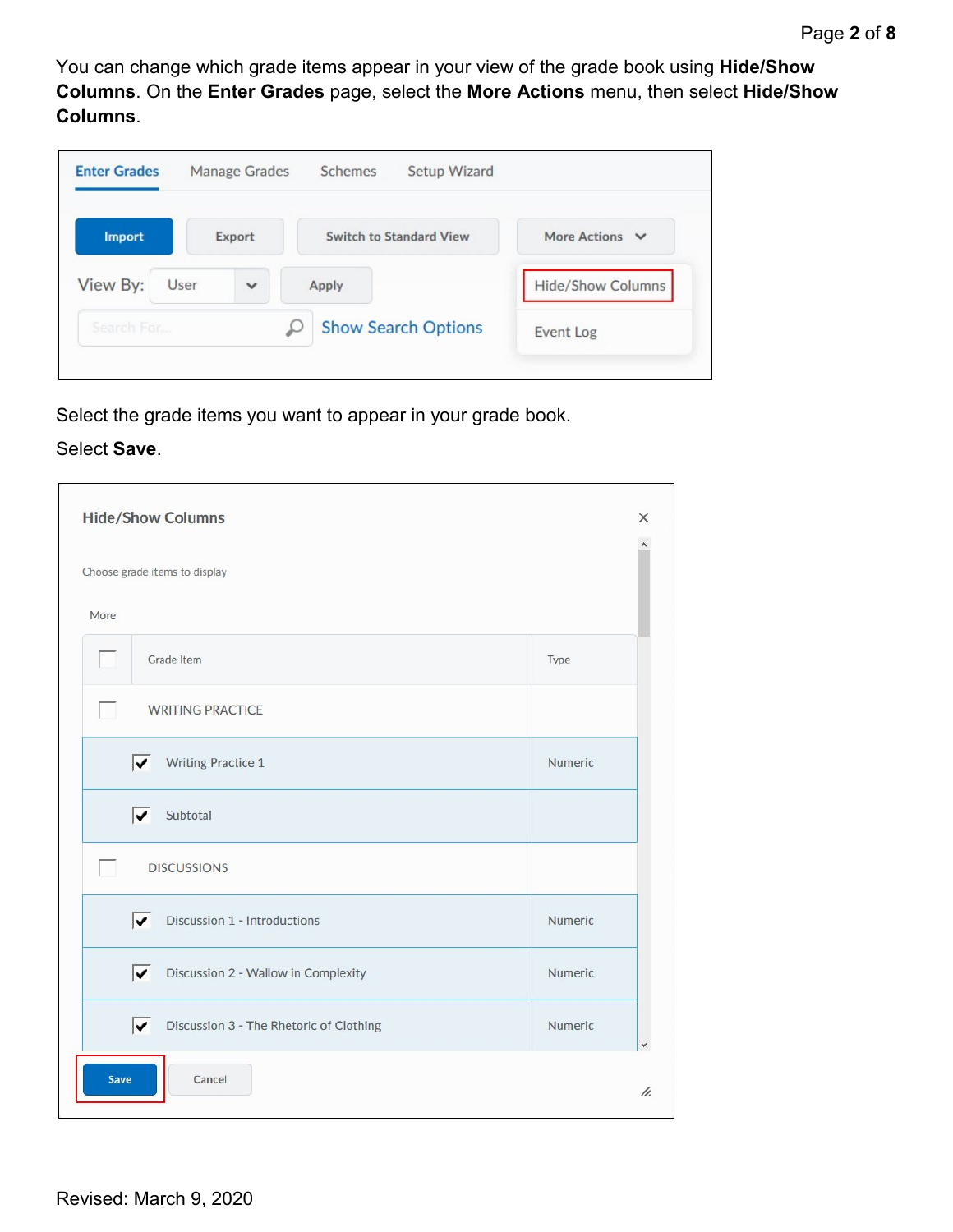**Please Note:** Hiding grade items using this step will just make them invisible to you (in your Gradebook view) and **NOT** to the students.

If you would like to hide grade book columns from students, go to **Manage Grades**, select the grade item, then select Restrictions within that item. Under **General,** select **Hide this grade item**.

| Edit Item: Midterm Exam                                                     |  |  |  |  |
|-----------------------------------------------------------------------------|--|--|--|--|
| Restrictions<br>Properties<br>Objectives                                    |  |  |  |  |
| Hide from Users<br>V<br>Availability<br>Has Start Date                      |  |  |  |  |
| 2/26/2020<br>12:39 PM<br><b>Now</b><br>United States - Denver               |  |  |  |  |
| Has End Date                                                                |  |  |  |  |
| 3/4/2020<br>7:39 PM<br>Now                                                  |  |  |  |  |
| United States - Denver<br>Display In Calendar                               |  |  |  |  |
| <b>Release Conditions</b>                                                   |  |  |  |  |
| Remove All Conditions<br><b>Attach Existing</b><br><b>Create and Attach</b> |  |  |  |  |
| <b>Save and Close</b><br>Save and New<br>Save<br>Cancel                     |  |  |  |  |

## **Changing Personal Display Options**

Select **Settings** in the upper right area of the Grades tool.

| Course Home Content Assignments Discussions Quizzes Grades Classlist Attendance Course Admin Calendar More v |                   |
|--------------------------------------------------------------------------------------------------------------|-------------------|
| <b>Enter Grades</b><br>Manage Grades<br>Schemes<br>Setup Wizard                                              | <b>Q</b> Settings |
| Export<br>More Actions $\vee$<br>Import<br>Switch to Spreadsheet View                                        |                   |
| View By: User<br>$\checkmark$<br>Apply                                                                       |                   |
| $\alpha$<br>Search For<br><b>Show Search Options</b>                                                         |                   |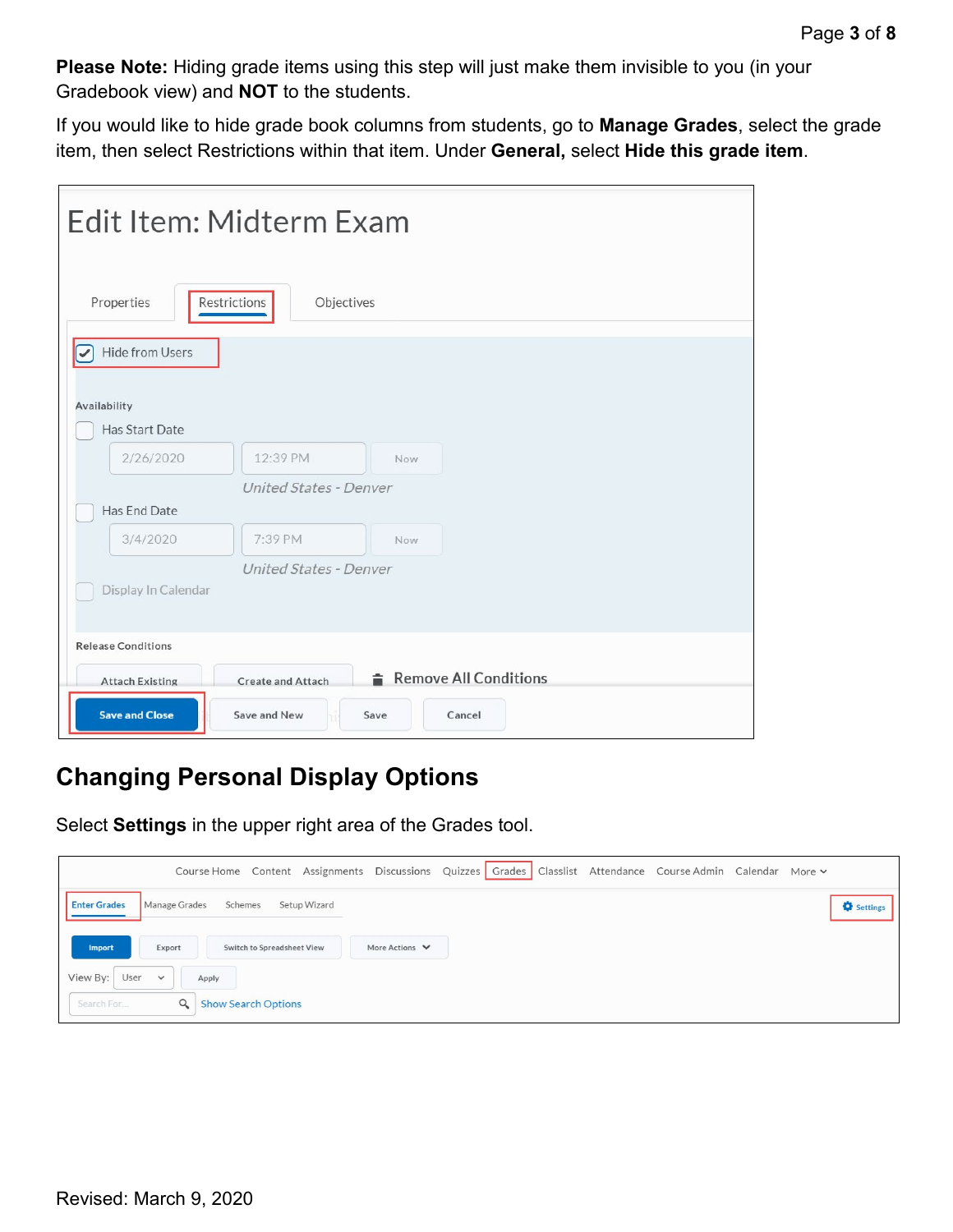The **Personal Display Options** page lets you set what information you want to display in your grade book. Setting these options helps you set up a grade book that has the information you need and is easy to navigate and read.

**Note:** This option affects **your** view only.

| <b>Personal Display Options</b>                                                      |                          |                            |
|--------------------------------------------------------------------------------------|--------------------------|----------------------------|
| <b>Personal Display Options</b>                                                      | Org Unit Display Options | <b>Calculation Options</b> |
| <b>Managing View Display Options</b>                                                 |                          |                            |
| <b>User Details</b>                                                                  |                          |                            |
| Username <sup>@</sup><br>Org Defined ID @                                            |                          |                            |
| <b>Grade Details</b>                                                                 |                          |                            |
| $\vee$ Points grade $\odot$                                                          |                          |                            |
| Grade scheme symbol @                                                                |                          |                            |
| ✔ Grade scheme color ?                                                               |                          |                            |
|                                                                                      |                          |                            |
| Number of characters to display for text items *                                     |                          |                            |
| 50<br>0                                                                              |                          |                            |
| Number of columns before user details repeat *                                       |                          |                            |
| 5<br>๏                                                                               |                          |                            |
| Number of users before column header repeats *                                       |                          |                            |
| ๏<br>10                                                                              |                          |                            |
| <b>Repeat Final Grades</b>                                                           |                          |                            |
| $\triangleright$ Repeat calculated final grade at the start of the user list $\odot$ |                          |                            |
| Repeat adjusted final grade at the start of the user list $\bigcirc$                 |                          |                            |
|                                                                                      |                          |                            |
| <b>Start Page</b>                                                                    |                          |                            |
| <b>Default Grades Area</b>                                                           |                          |                            |
| <b>Enter Grades</b><br>Ω                                                             |                          |                            |
|                                                                                      |                          |                            |
| <b>Save</b><br>Close                                                                 |                          |                            |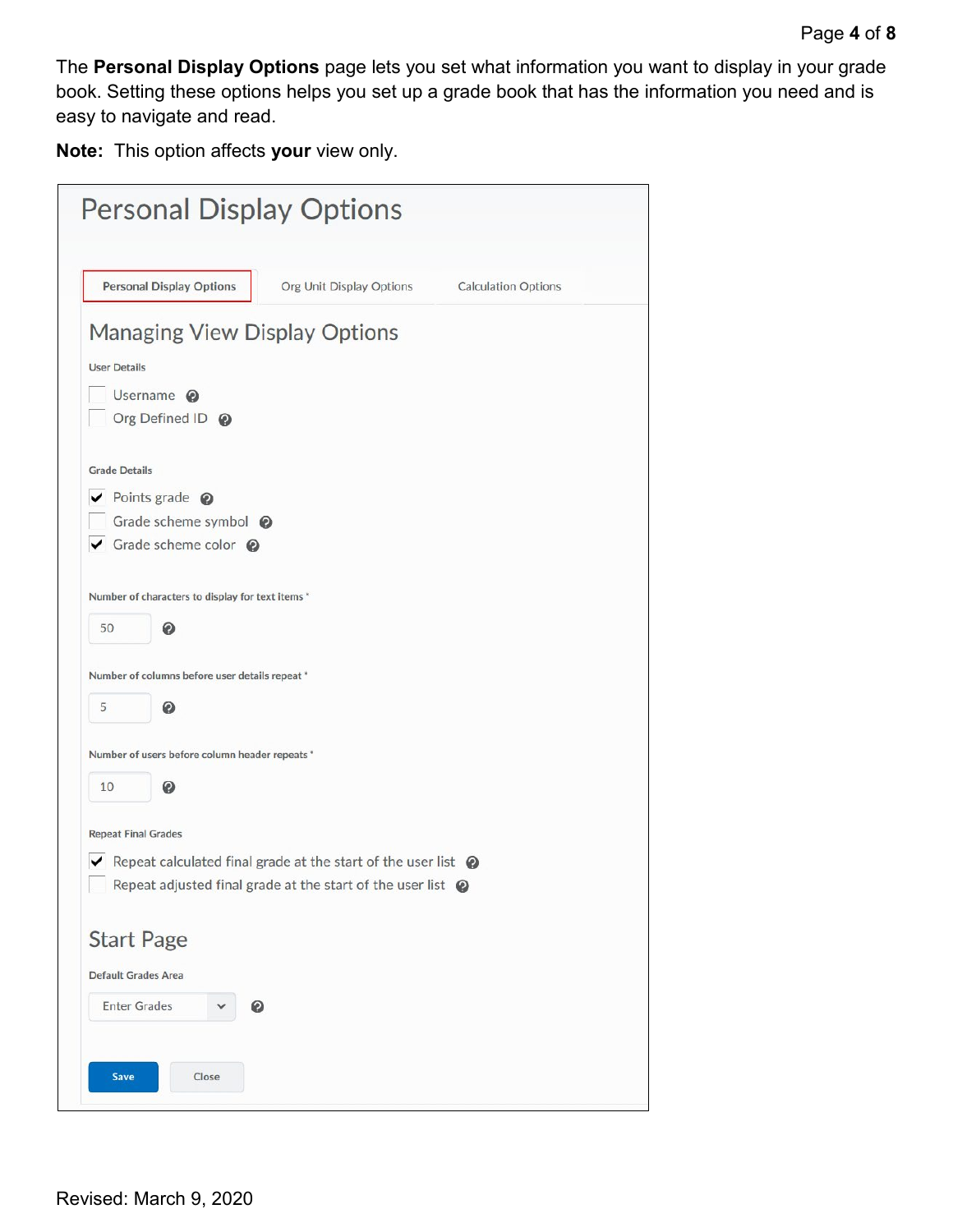### **Managing View Display Options**

**Username:** Displays users' usernames in the grade book.

**Org Defined ID:** Displays Org Defined IDs in the grade book.

**Points grade:** Displays the points a user earned on a grade item and the total points the item was out of. E.g., 6/10

**Weighted grade:** Displays how much a users' grade is worth towards the final grade.

E.g., 3/5 (for a user who scored 60% on a grade item worth 50% of a category worth 10% of the final grade).

**Grade scheme symbol:** Displays the grade scheme symbol for the scheme level a user earned on a grade item. This can be a numeric or text value. E.g., "Very Good"

**Grade scheme color:** Displays the grade scheme color for the grade scheme level a user achieved on a grade item.

**Number of characters to display for Text items:** Sets the maximum characters to display in the grade book for a Text item before truncating it. Try to find a balance between using a lot of space in the grade book and having enough text to understand the item. The value must be an integer between 0 and 50.

**Number of columns before user details repeat:** Sets how many columns are displayed before user information is repeated. This option makes it easier to work with long grade books. The value must be an integer between 0 and 99.

**Number of users before column header repeats:** Sets how often the column header is repeated in the user list. The value must be an integer between 0 and 50. If 0 is entered, the column header is not repeated.

**Repeat calculated final grade at the start of the user list:** Sets whether you see a user's final calculated grade at the start of the grade book next to the user's name, as well as after all the grade items.

**Repeat adjusted final grade at the start of the user list:** Sets whether you see a user's adjusted final grade at the start of the grade book next to the user's name, as well as after all the grade items.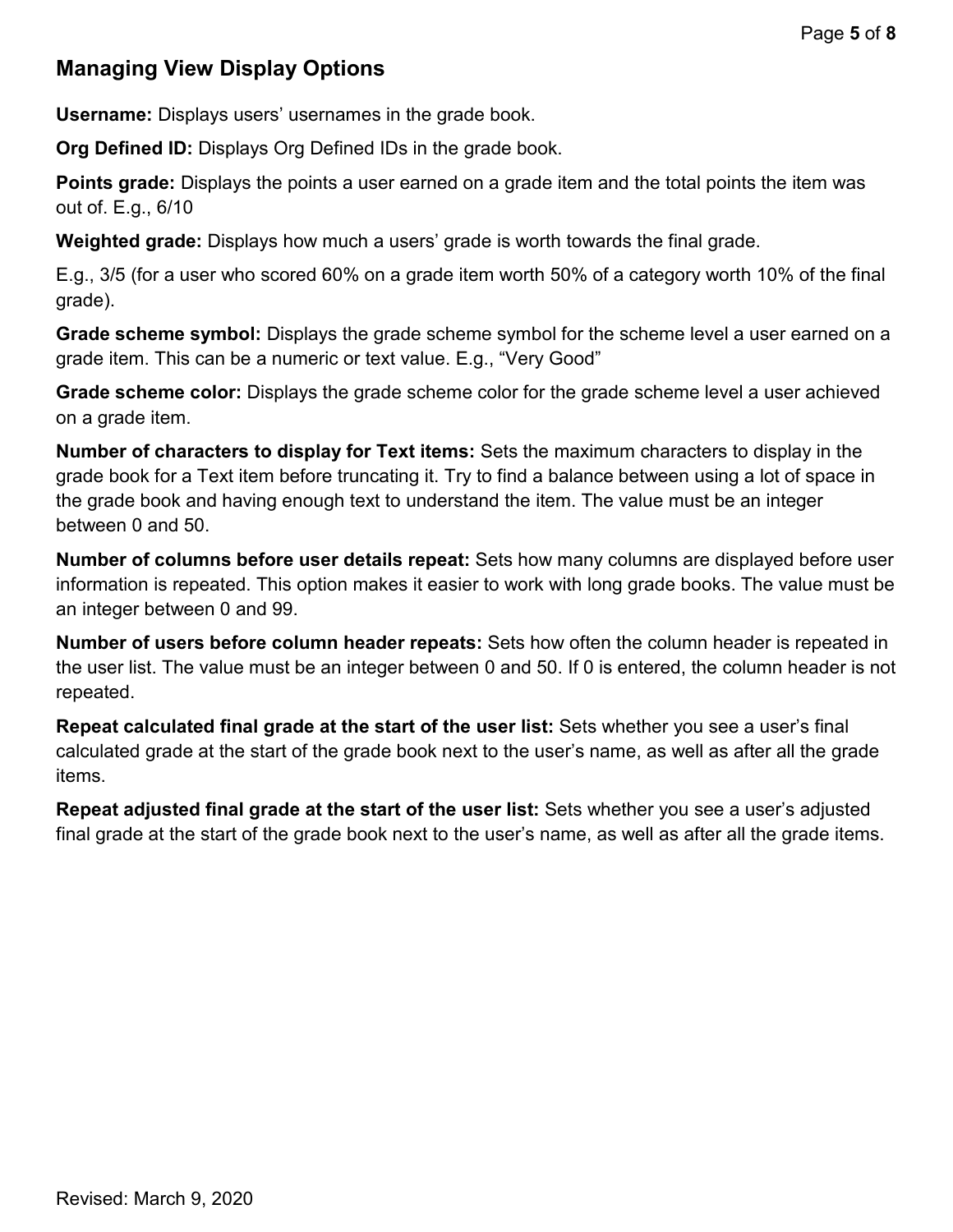#### **Start Page**

**Default Grades area:** Sets which page displays by default when you open the Grades tool.

| <b>Start Page</b>          |              |  |  |  |
|----------------------------|--------------|--|--|--|
| <b>Default Grades Area</b> |              |  |  |  |
| <b>Enter Grades</b>        | $\checkmark$ |  |  |  |
| <b>Save</b>                | Close        |  |  |  |

### **Changing Org Unit Display Options**

The **Org Unit Display Options** page lets you set what information to display to all course users.

#### **Managing View Display Options**

**Number of decimal places to display:** You can set the number of decimal places users will see for items in their grade book. The default value is 2 and the maximum value is 5.

| Org Unit Display Options                              |                            |
|-------------------------------------------------------|----------------------------|
| Personal Display Options<br>Org Unit Display Options  | <b>Calculation Options</b> |
| Managing View Display Options<br>Decimals Displayed * |                            |
| Number of decimal places to display 2<br>$\bullet$    |                            |

**Note:** This option only changes how many decimals are displayed; it does not control how many decimals the Grades tool rounds to when calculating grades.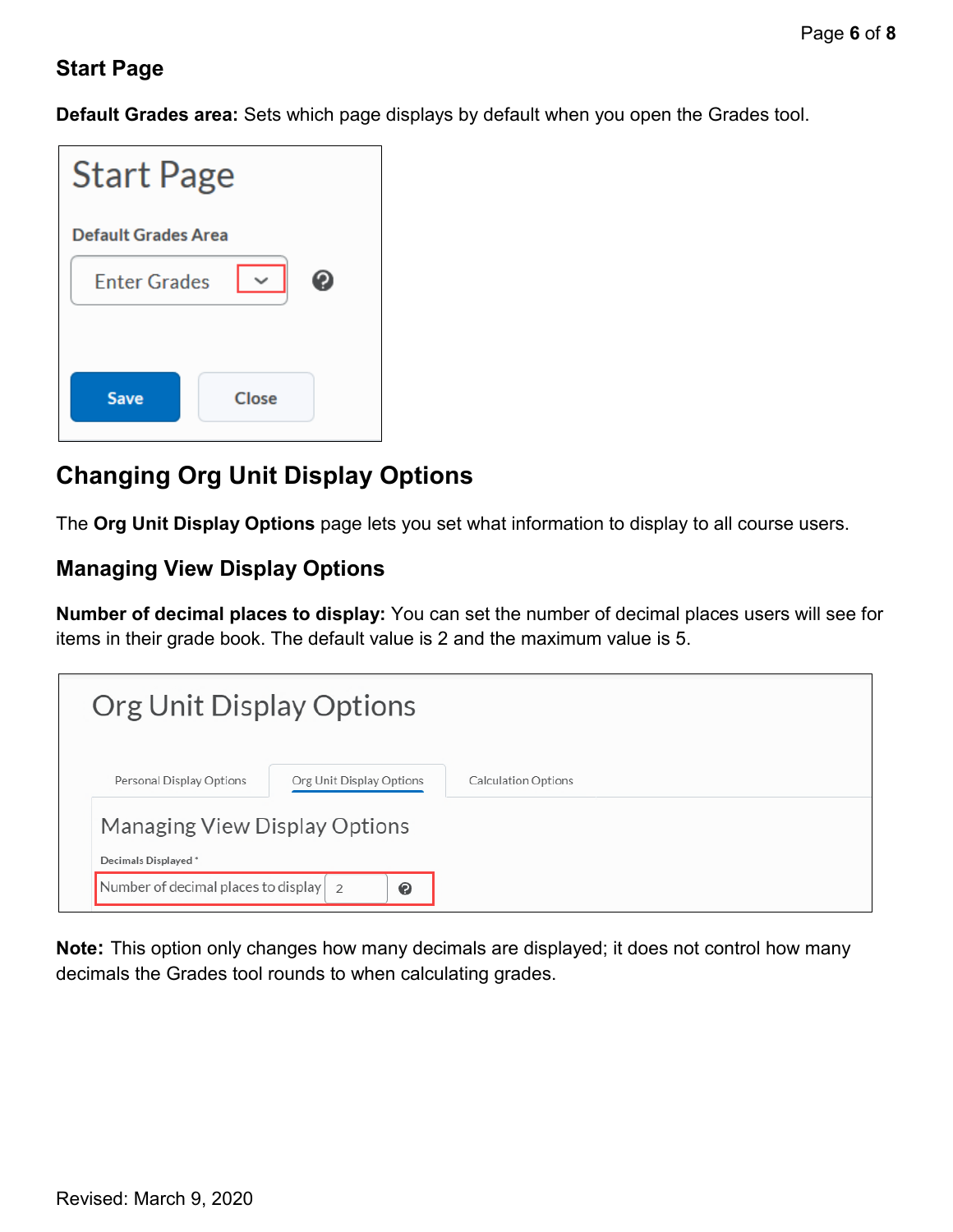### **Student View Display Options**

**Points grade:** This setting determines whether or not the Points grade value associated with a grade item is displayed in the student view of grades. Releasing the points grade to users shows them the value a grade item was marked out of and their score. E.g., 6/10.

**Weighted grade:** This setting determines whether or not the Weighted grade value associated with a grade item is displayed in the student view of grades. Releasing the weighted grade to users shows them the weight of a grade item in relation to the final grade. E.g., 3/5 (for a user who scored 60% on a grade item worth 50% of a category worth 10% of the final grade).

**Note:** This option is only available for the weighted grading system.

| <b>Student View Display Options</b>            |         |
|------------------------------------------------|---------|
| <b>Grade Details</b>                           |         |
| Points grade $\bigcirc$                        |         |
| Grade scheme symbol $\bullet$                  |         |
| Grade scheme color $\bigcirc$                  |         |
|                                                |         |
| Decimals Displayed*                            |         |
| Number of decimal places to display 2          | ◉       |
|                                                |         |
| Characters Displayed *                         |         |
| Number of characters to display for Text items | 15<br>❷ |
|                                                |         |

**Grade scheme symbol:** This setting determines whether or not the grade scheme symbol associated with a grade item is displayed in the student view of grades. Releasing the grade scheme symbol to users shows them the scheme level they received on a grade item. E.g., 80%

**Grade scheme color:** This setting determines whether or not the Grade scheme color associated with a grade item is displayed in the student view of grades. Releasing the grade scheme color shows users the color associated with the scheme level they received.

**Number of decimal places to display:** Controls the number of decimal places a user sees in the grade book. The default value is 2 and the maximum value is 5.

**Note:** This option only changes how many decimals are displayed; it does not control how many decimals the Grades tool rounds to when calculating grades.